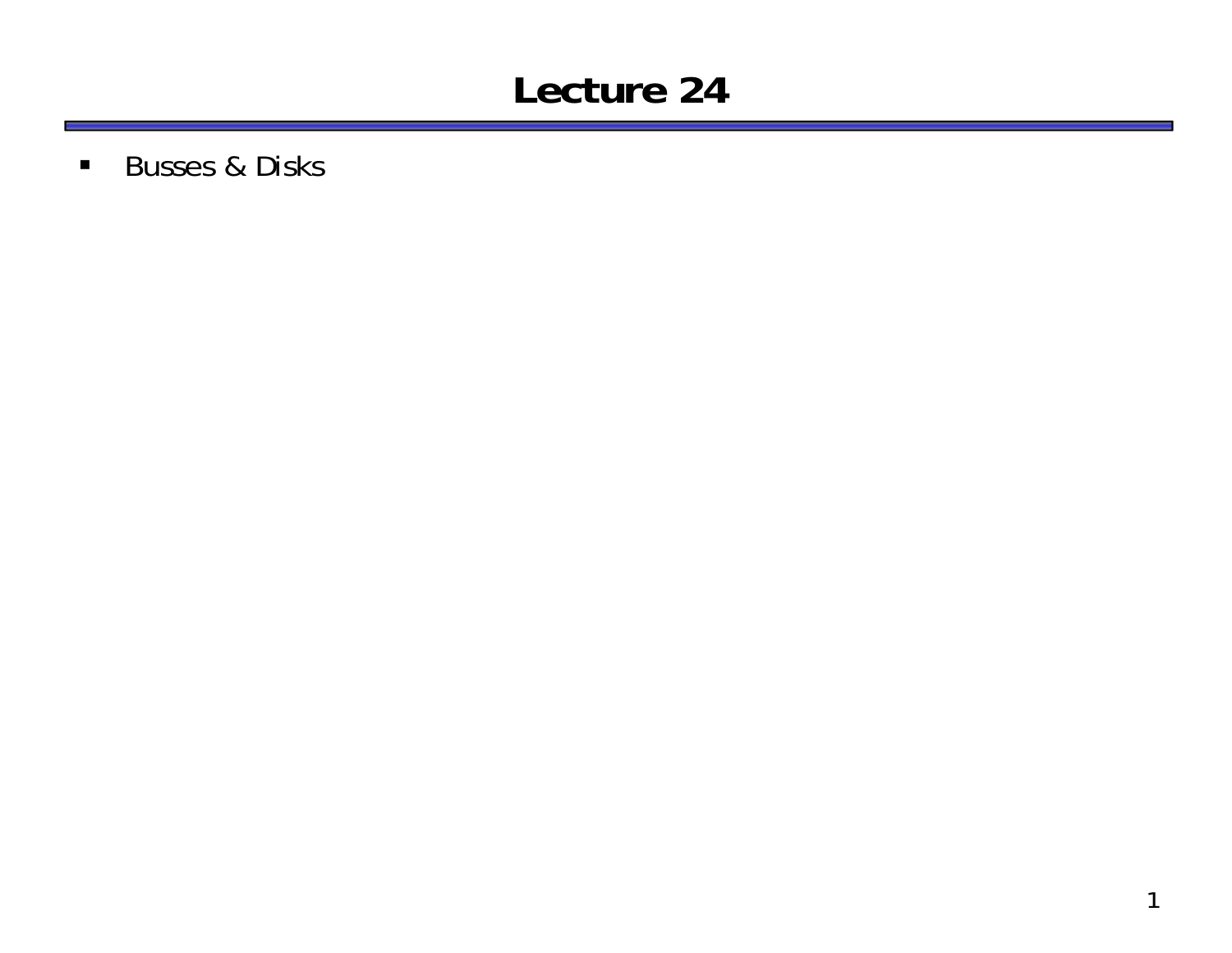#### **Networks and Buses**



- $\blacksquare$  There are two main ingredients to I/O systems.
	- Devices like hard drives that we discussed last time.
	- — $-$  Buses/Networks connect devices to each other and the processor.
		- Back of the envelope performance metrics
		- Bus organization and Performance
		- Serial vs. Parallel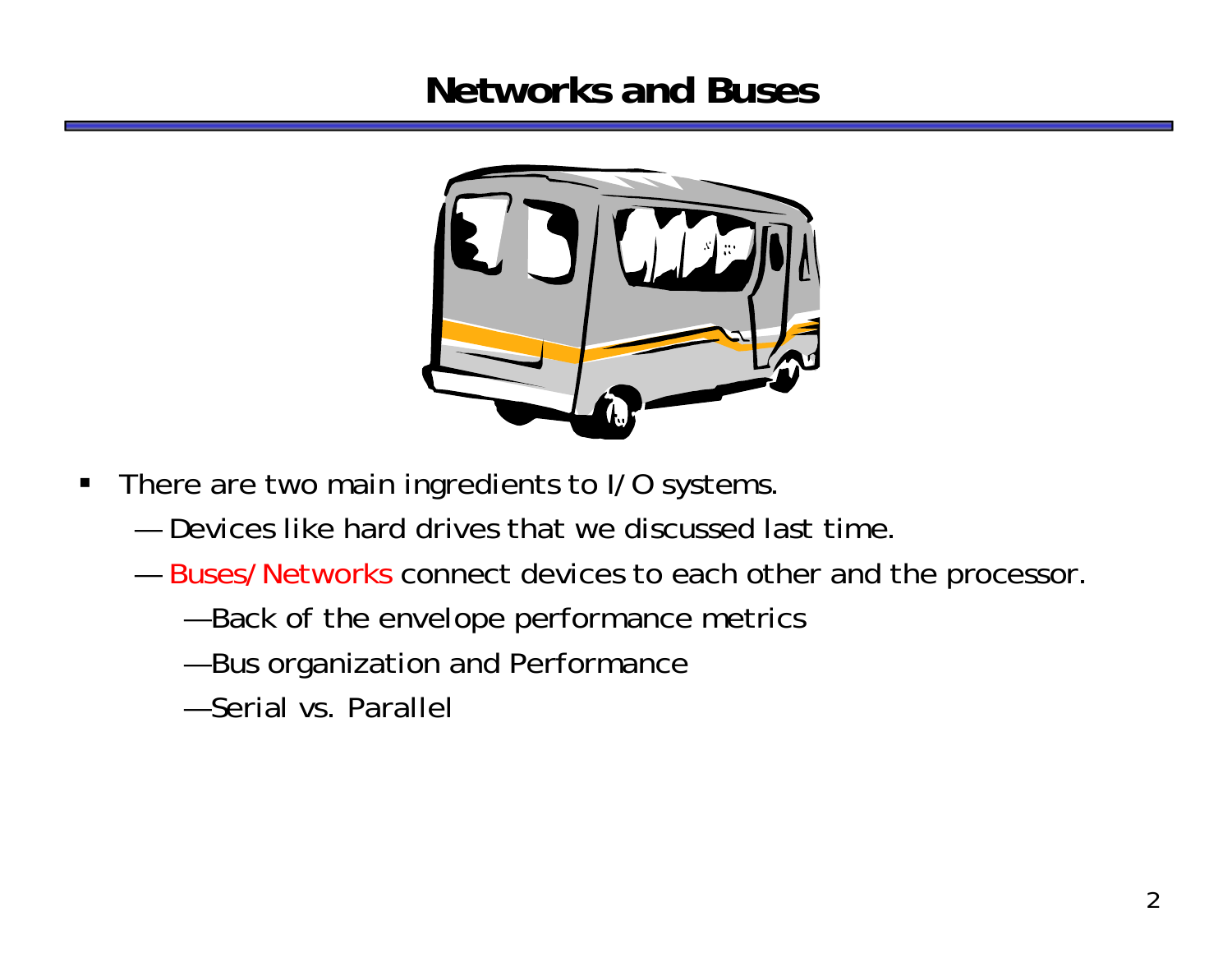# **Back of the Envelope Calculation**

- ш When communicating over a network, typically your communication is broken into a collection of "packets"
	- Each packet carries ~1kB of data
	- —Packets are reassembled into the original message at the destination.
- $\blacksquare$  Because the transmission of network packets can be pipelined, the time for a transfer can be estimated as:

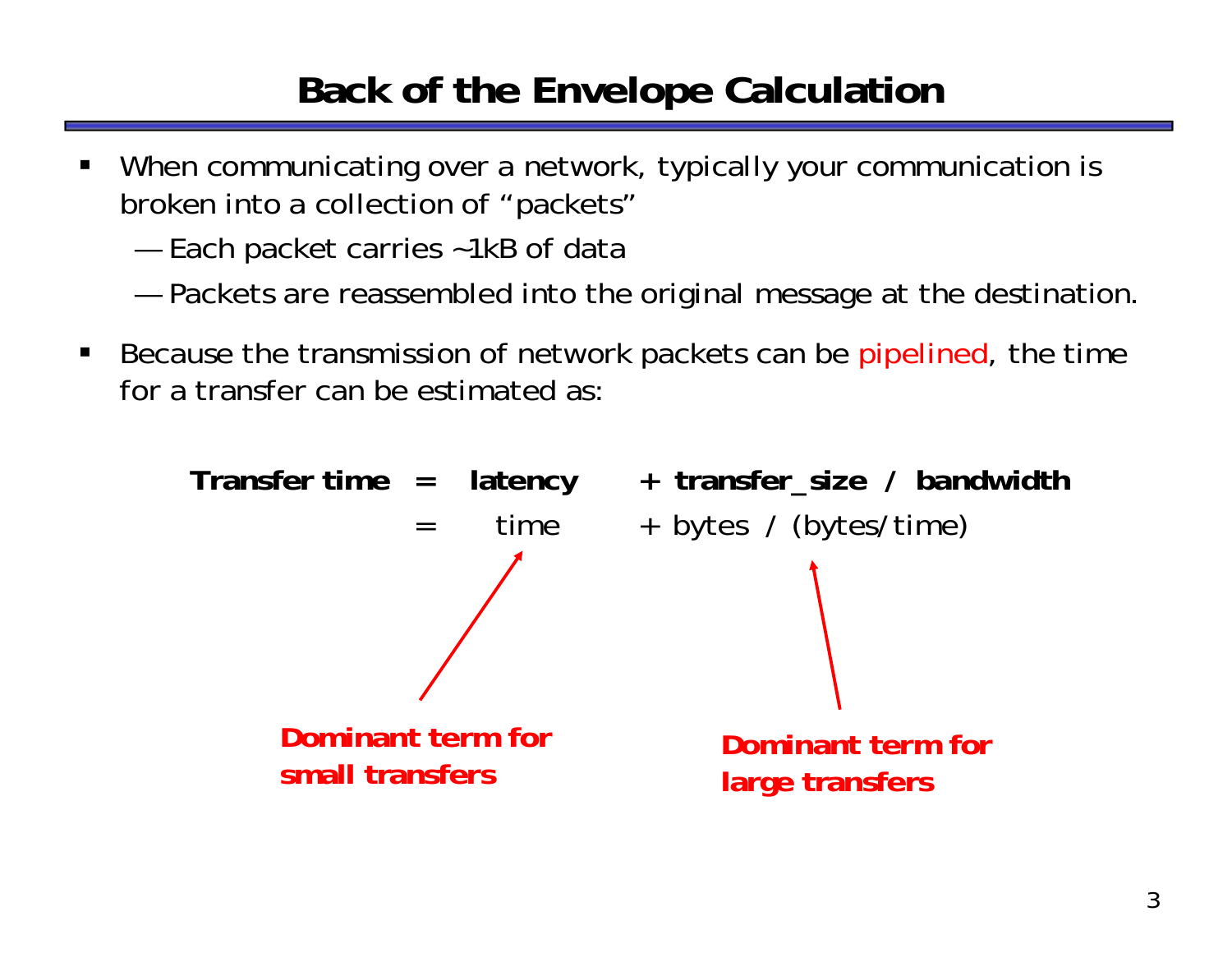#### **Computer buses**

- ш Every computer has several small "networks" inside, called buses, to connect processors, memory, and I/O devices.
- $\blacksquare$  The simplest kind of bus is linear, as shown below.
	- All devices share the same bus.
	- Only one device at a time may transfer data on the bus.
- $\blacksquare$ Hmmm….do you like this?

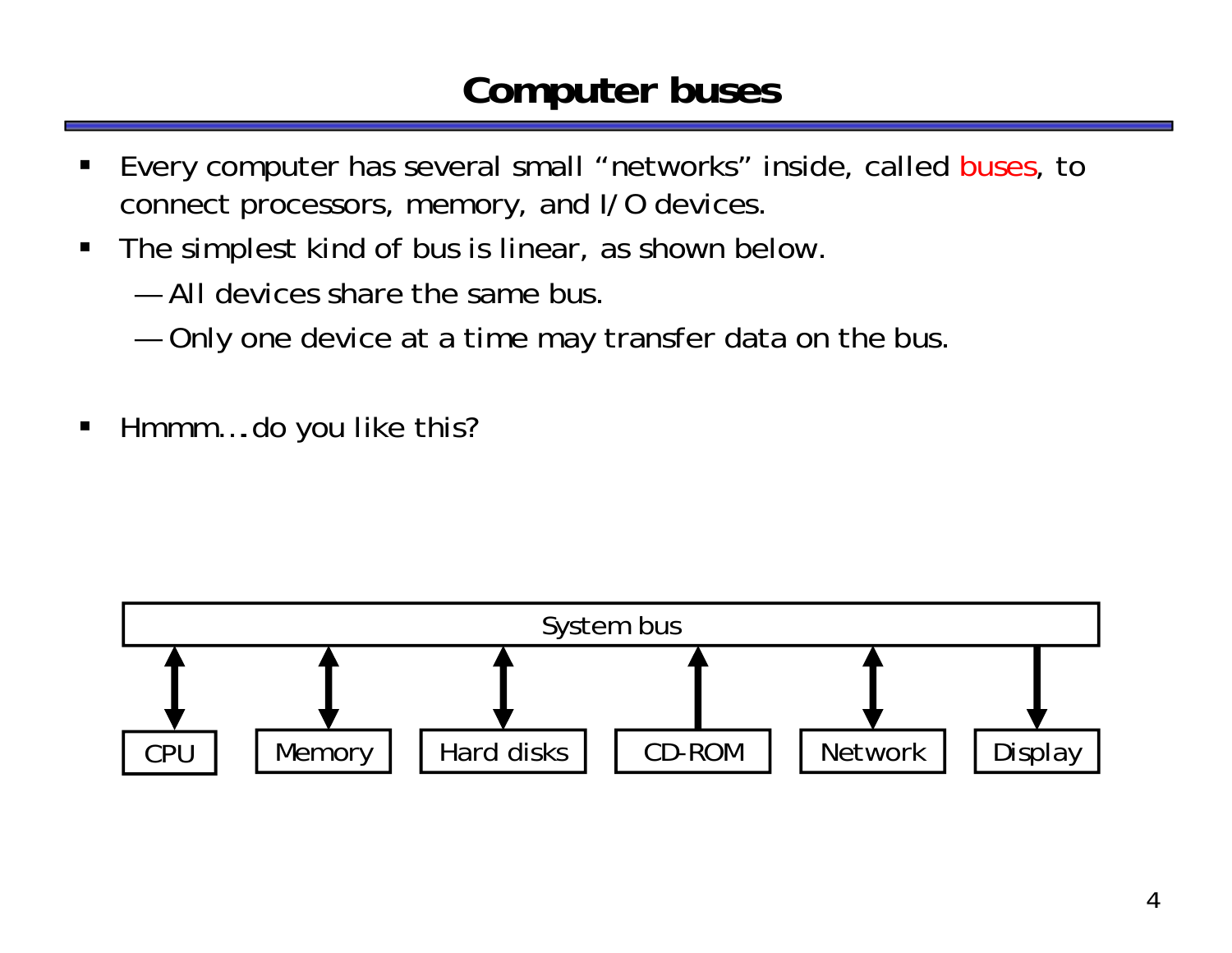- ш We could split the bus into different segments.
	- Since the CPU and memory need to communicate so often, a shorter and faster processor-memory bus can be dedicated to them.
	- —A separate I/O bus would connect the slower devices to each other, and eventually to the processor.

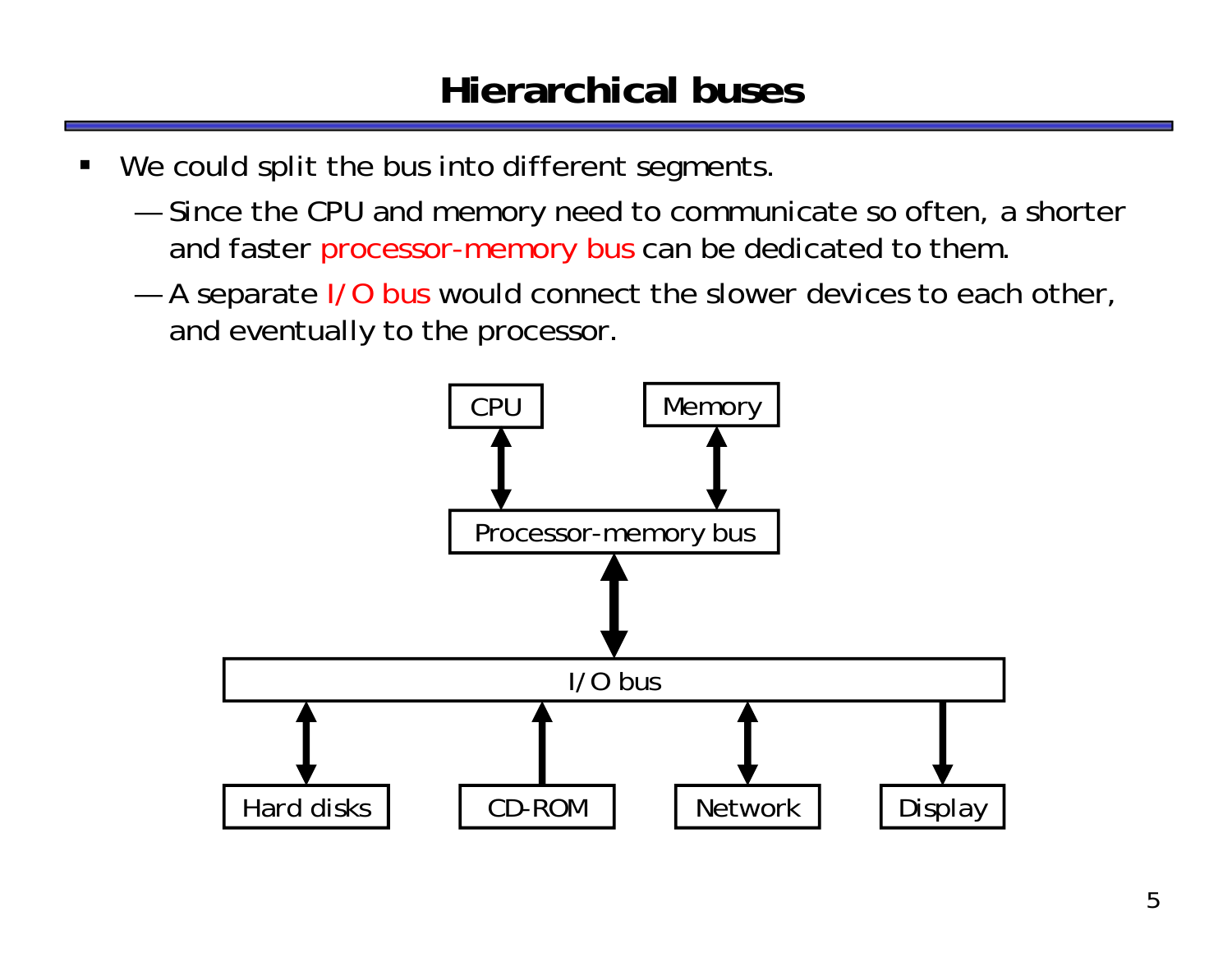### **Basic bus protocols**

- ш Although physically, our computer may have a hierarchy of buses (for performance), logically it behaves like a single bus
- $\blacksquare$  Last time we discussed how I/O reads and writes can be programmed like loads and stores, using addresses.
- $\blacksquare$  Two devices might interact as follows.
	- 1. An initiator sends an address and data over the bus to a target.
	- 2. The target processes the request by "reading" or "writing" data.
	- 3. The target sends a reply over the bus back to the initiator.
- $\blacksquare$ The bus width limits the number of bits transferred per cycle.

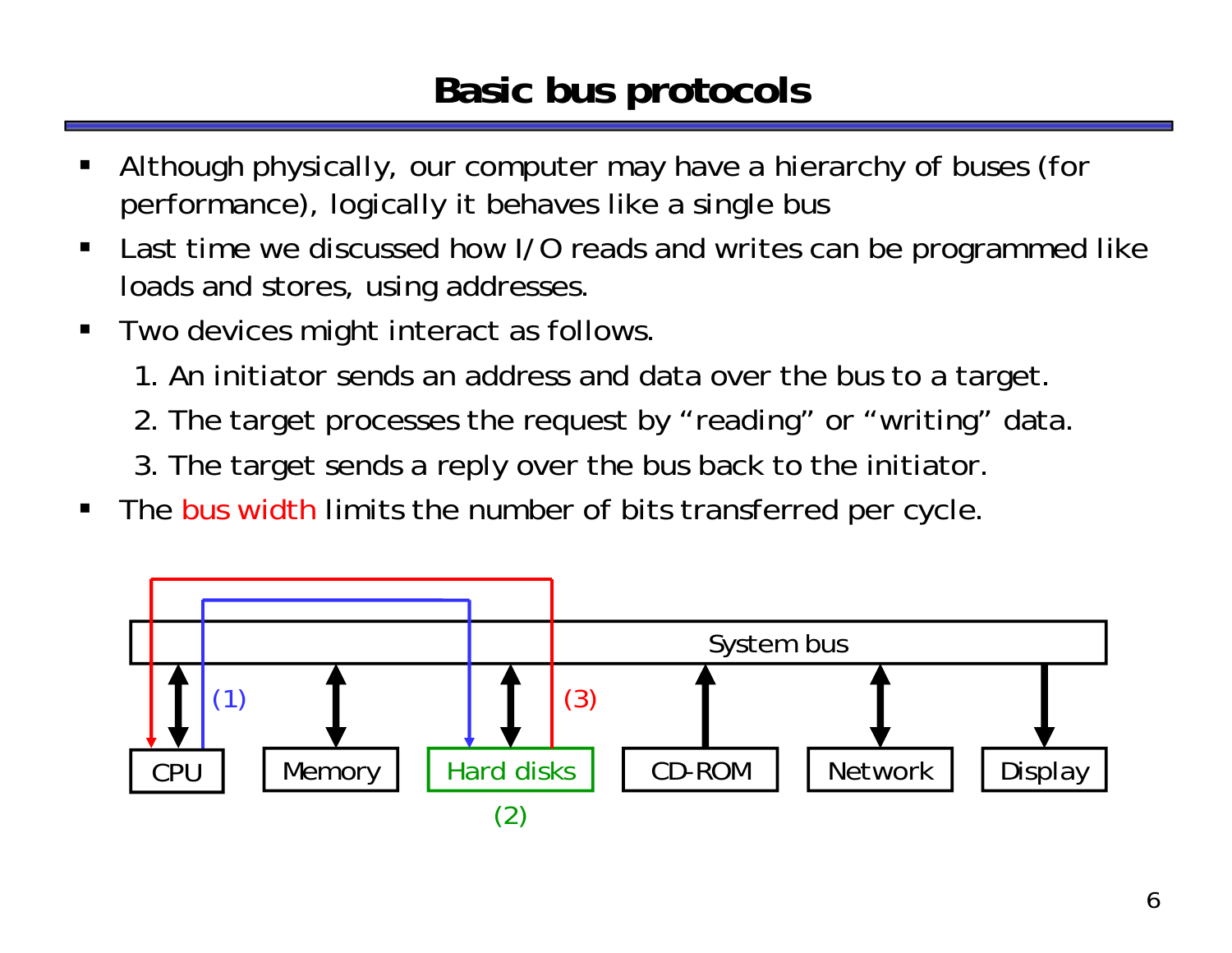## **What is the bus anyway?**

- $\blacksquare$  A bus is just a bunch of wires which transmits three kinds of information.
	- — Control signals specify commands like "read" or "write."
	- $-$  The location on the device to read or write is the address.
	- Finally, there is also the actual data being transferred.
- $\blacksquare$  Some buses include separate control, address and data lines, so all of this information can be sent in one clock cycle.

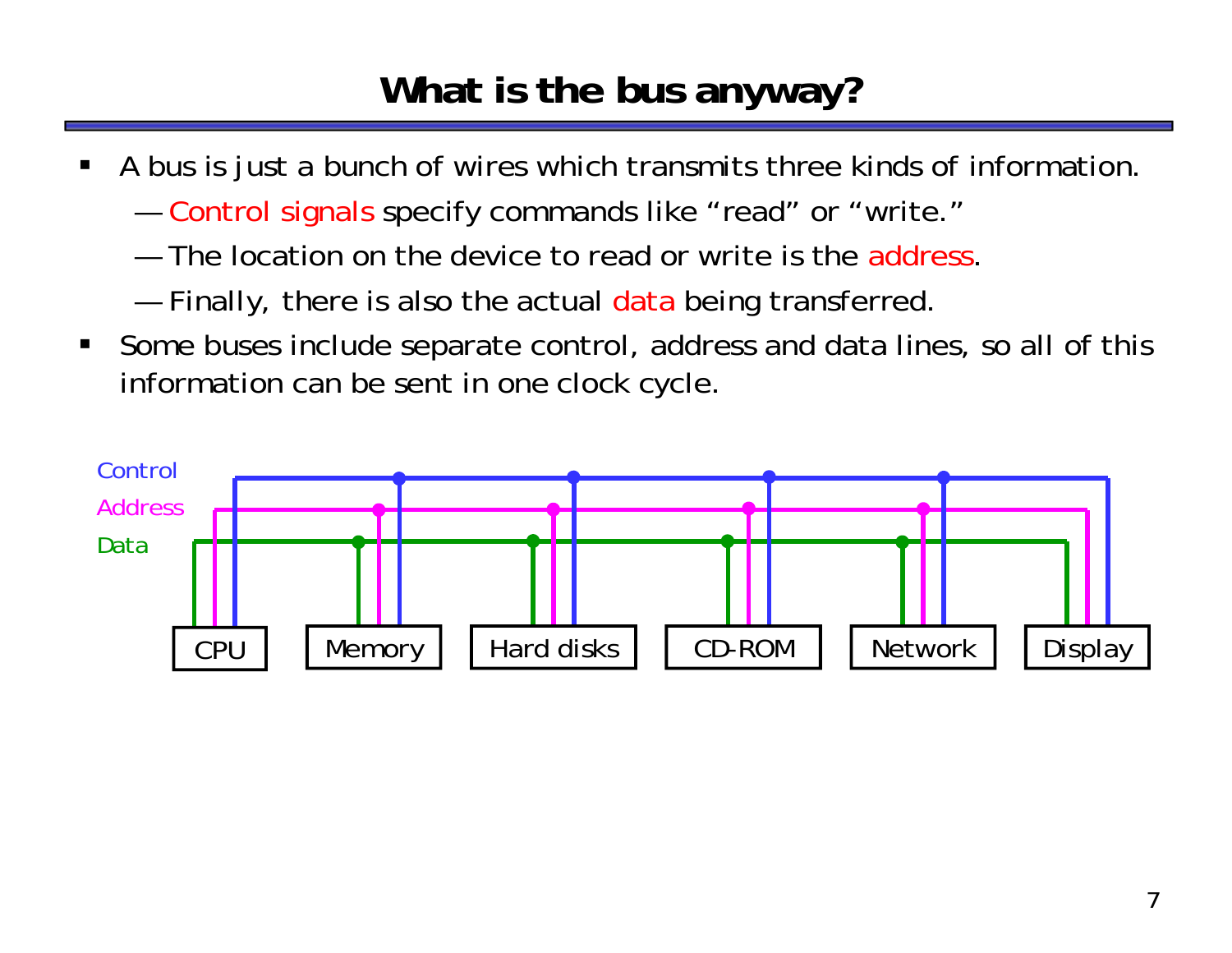#### **Multiplexed bus lines**

- ш Unfortunately, this could lead to many wires and wires cost money.
	- Many buses transfer 32 to 64 bits of data at a time.
	- —Addresses are usually at least 32-bits long.
- $\blacksquare$  Another common approach is to multiplex some lines.
	- For example, we can use the same lines to send both the address and the data, one after the other.
	- The drawback is that now it takes *two* cycles to transmit both pieces of information.

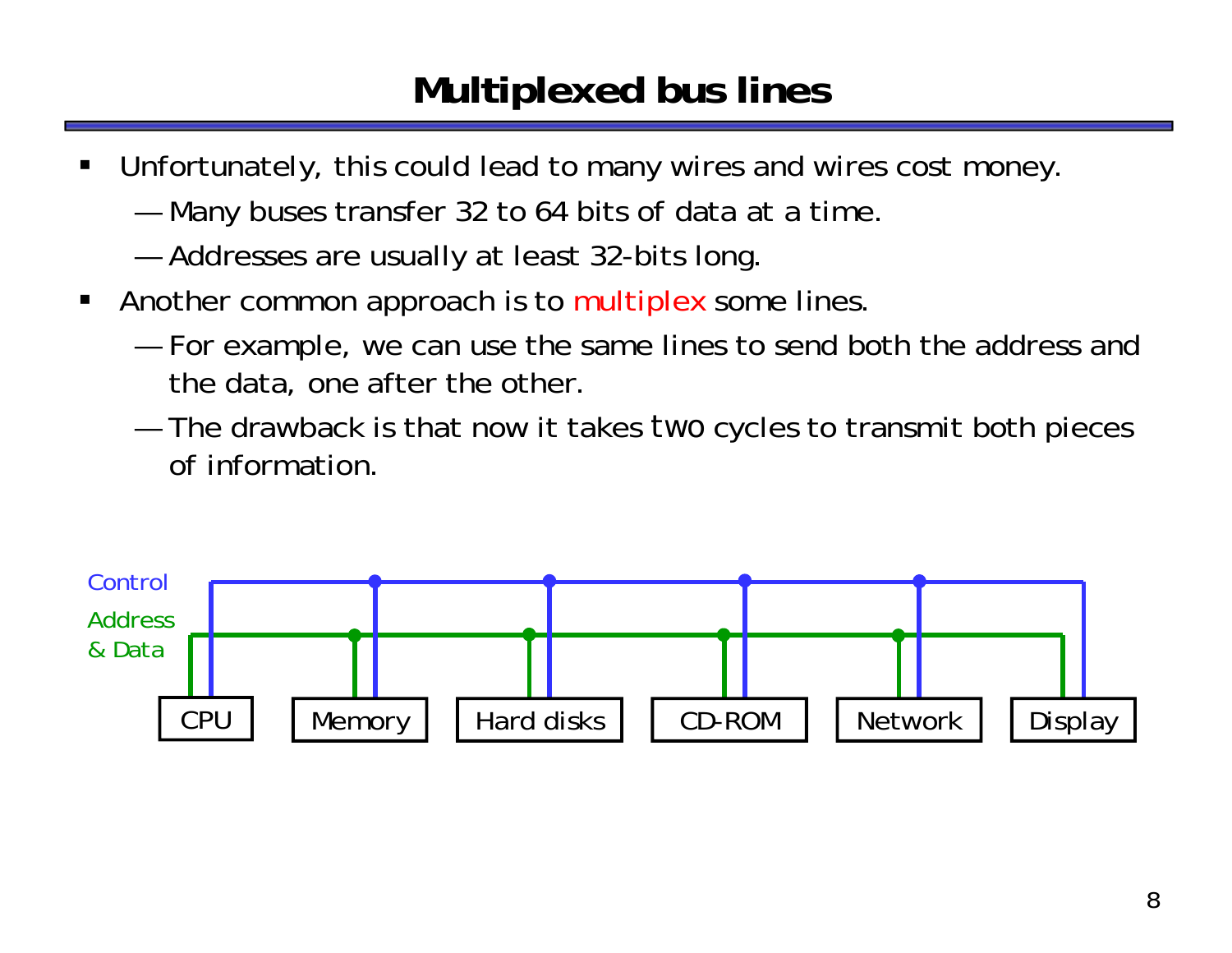## **Example bus problems**

- ш I/O problems always start with some assumptions about a system.
	- A CPU and memory share a 32-bit bus running at 100MHz.
	- —The memory needs 50ns to access a 64-bit value from one address.
- П Then, questions generally ask about the latency or throughput.
	- How long does it take to read one address of memory?
	- How many random addresses can be read per second?
- You need to find the total time for a single transaction.
	- 1. It takes one cycle to send a 32-bit address to the memory.
	- 2. The memory needs 50ns, or 5 cycles, to read a 64-bit value.
	- 3. It takes two cycles to send 64 bits over a 32-bit wide bus.
- $\blacksquare$  Then you can calculate latencies and throughputs.
	- The time to read from one address is eight cycles or 80ns.
	- —You can do 12.5 million reads per second, for an effective bandwidth of  $(12.5 \times 10^6 \text{ reads/second}) \times (8 \text{ bytes/read}) = 100 \text{MB/s}.$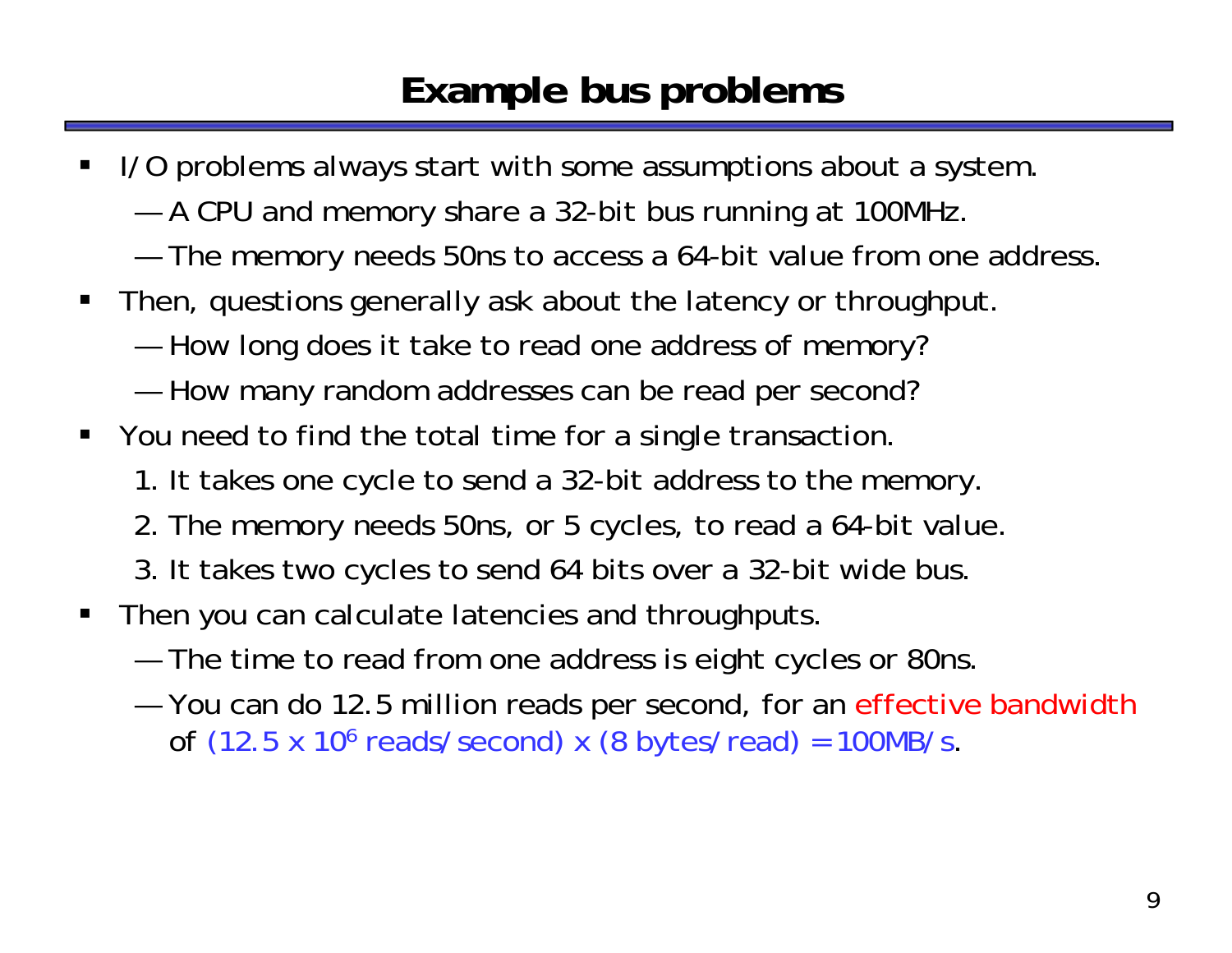# **Synchronous and asynchronous buses**

- ш A synchronous bus operates with a central clock signal.
	- Bus transactions can be handled easily with finite state machines.
	- — However, the clock rate and bus length are inversely proportional; faster clocks mean less time for data to travel. This is one reason why PCs never have more than about five expansion slots.
	- All devices on the bus must run at the same speed, even if they are capable of going faster.
- п An asynchronous bus does not rely on clock signals.
	- Bus transactions rely on complicated handshaking protocols so each device can determine when other ones are available or ready.
	- On the other hand, the bus can be longer and individual devices can operate at different speeds.
	- —Many external buses like USB and Firewire are asynchronous.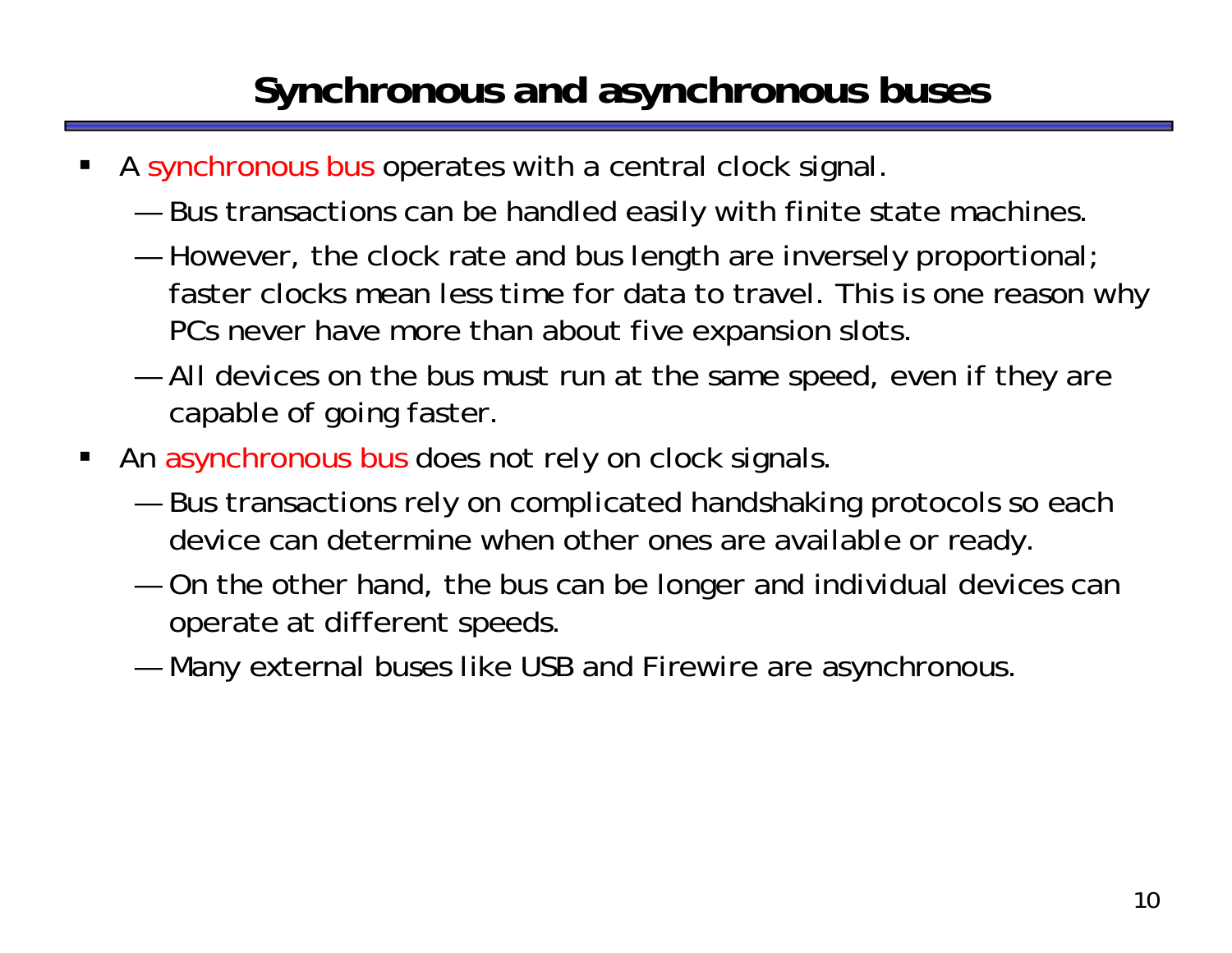#### **Buses in PCs (basic idea)**

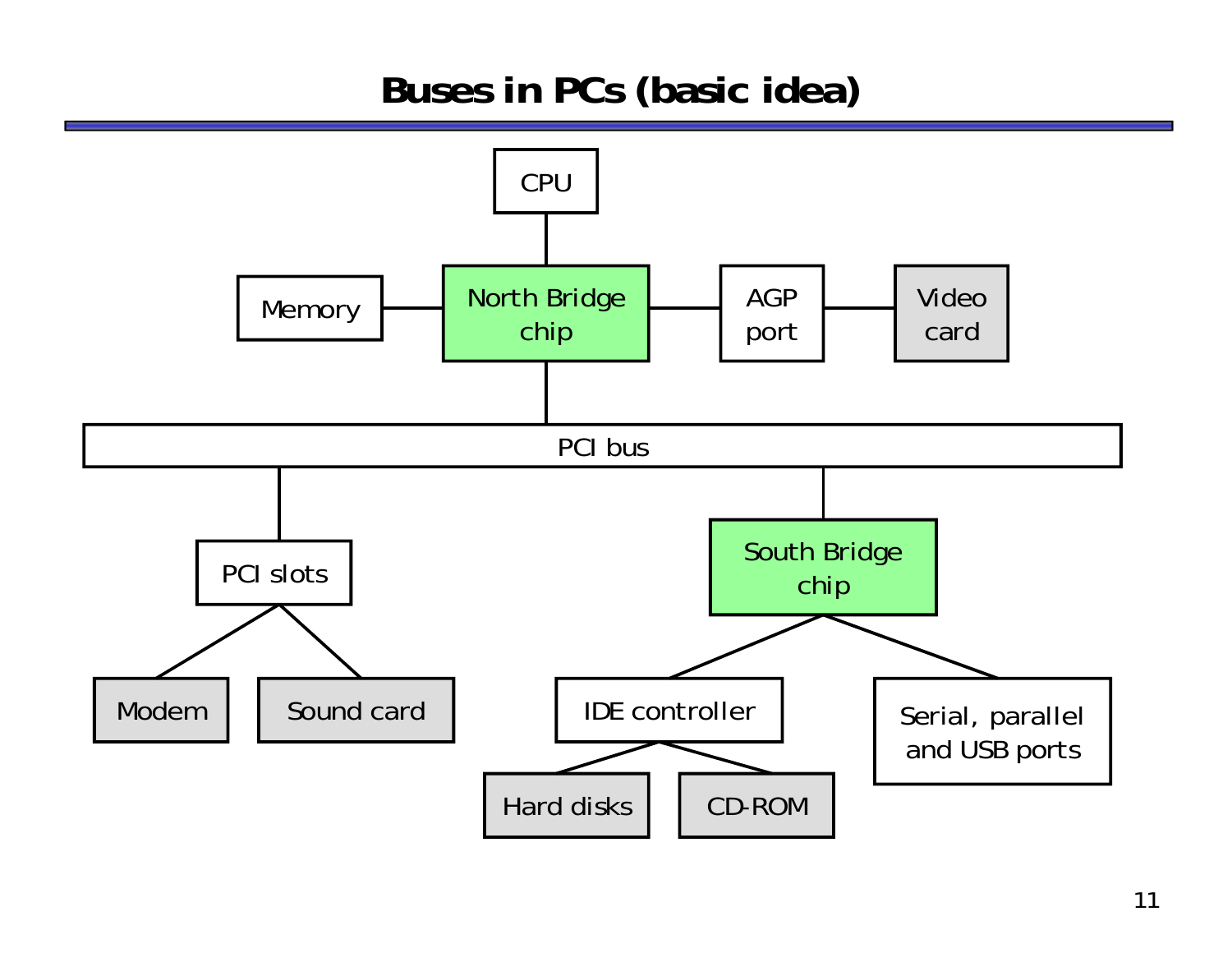### **External buses**

- $\blacksquare$  External buses are provided to support the frequent plugging and unplugging of devices
	- ——— As a result their designs significantly differ from internal buses
- $\blacksquare$  Two modern external buses, Universal Serial Bus (USB) and FireWire, have the following (desirable) characteristics:
	- $-$  Plug-and-play standards allow devices to be configured with software, instead of flipping switches or setting jumpers.
	- — Hot plugging means that you don't have to turn off a machine to add or remove a peripheral.
	- ——— The cable transmits power! No more power cables or extension cords
	- Serial links are used, so the cable and connectors are small.



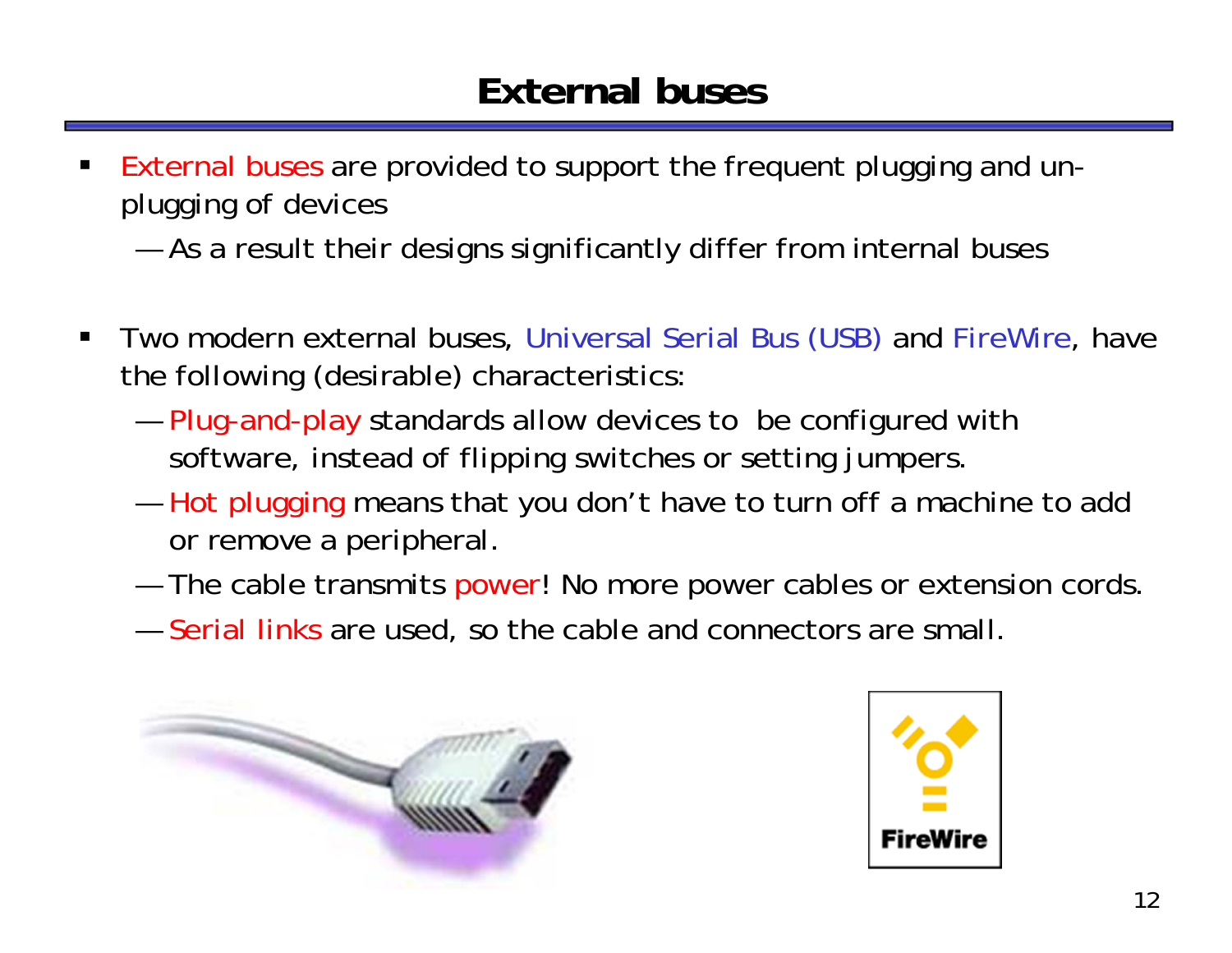## **Serial/Parallel**

- ш Why are modern external buses serial rather than parallel?
- $\blacksquare$  Generally, one would think that having more wires would increase bandwidth and reduce latency, right?

—Yes, but only if they can be clocked at comparable frequencies.

- $\blacksquare$  Two physical issues allow serial links to be clocked significantly faster:
	- On parallel interconnects, interference between the signal wires becomes a serious issue.
	- Skew is also a problem; all of the bits in a parallel transfer could arrive at slightly different times.
- $\blacksquare$  Serial links are being increasingly considered for internal buses:
	- Serial ATA is a new standard for hard drive interconnects
	- **Market Communication** PCI-Express (aka 3GI/O) is a PCI bus replacement that uses serial links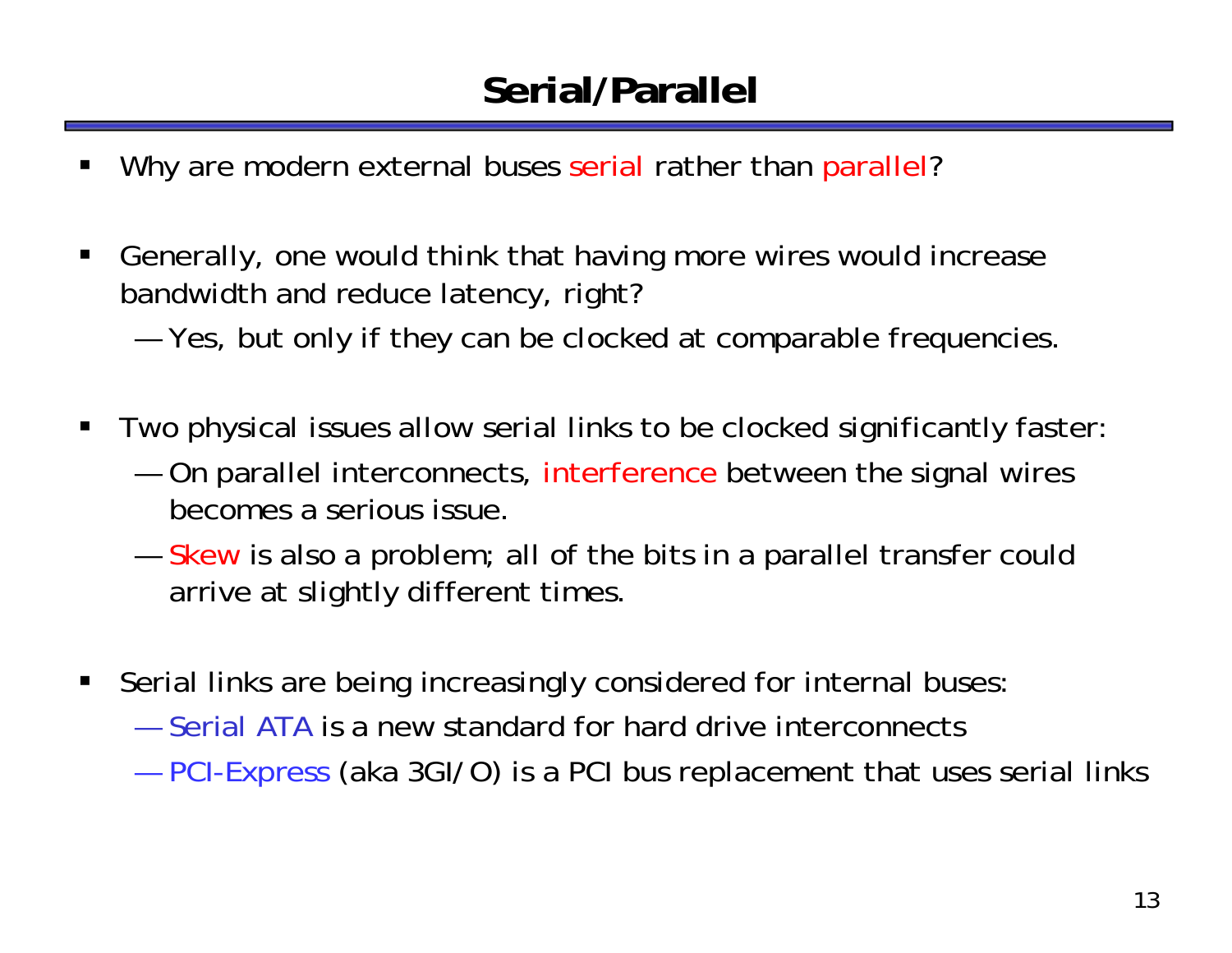## **Hard drives**

- ш The ugly guts of a hard disk.
	- Data is stored on double-sided magnetic disks called platters
	- —Each platter is arranged like a record, with many concentric tracks.
	- Tracks are further divided into individual sectors, which are the basic unit of data transfer (traditionally 512B, moving to 4K).
	- Each surface has a read/write head like the arm on a record player, but all the heads are connected and move together.

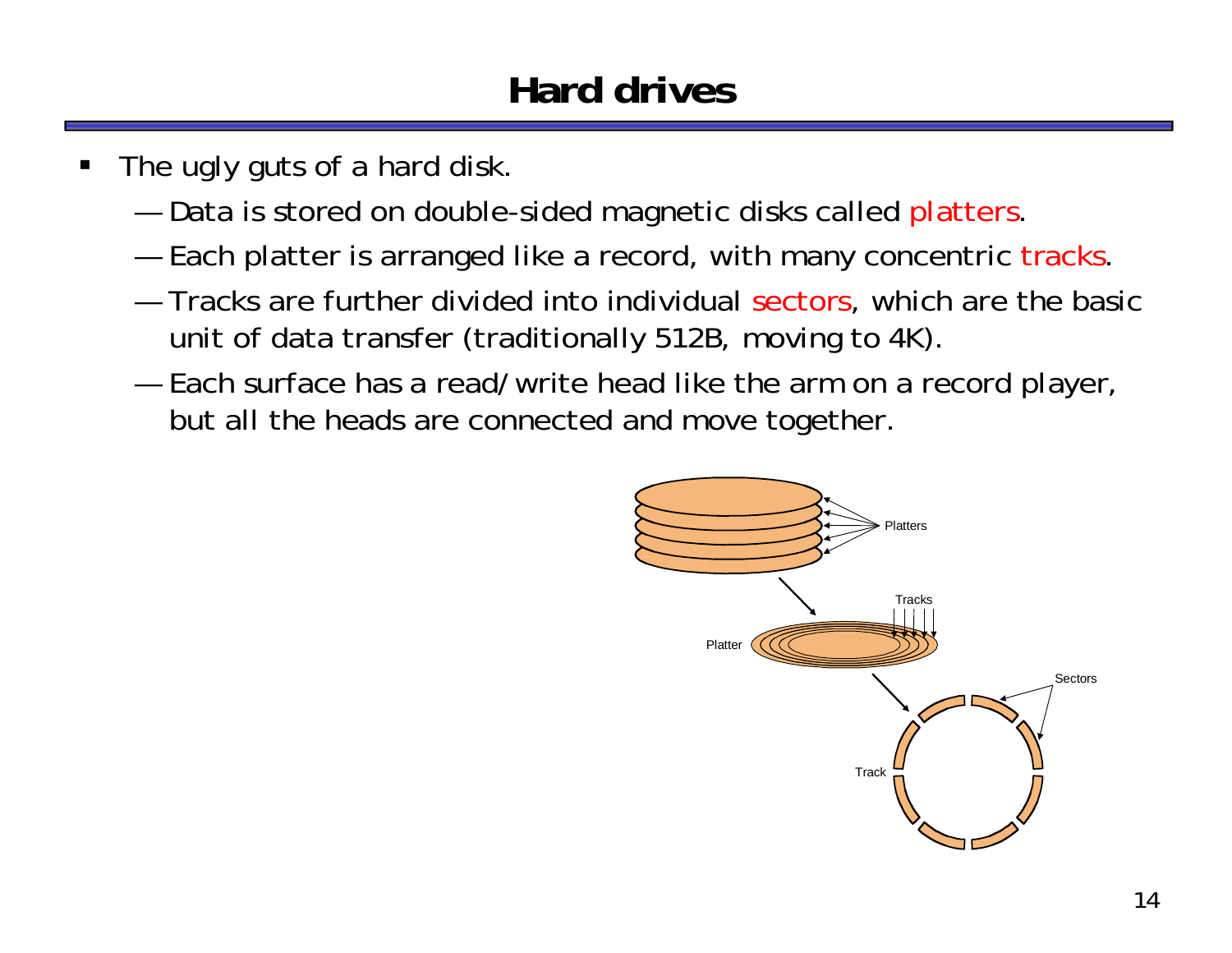# **Accessing data on a hard disk**

- ш Accessing a sector on a track on a hard disk takes a lot of time!
	- $-$  Seek time measures the delay for the disk head to reach the track.
	- —A rotational delay accounts for the time to get to the right sector
	- $-$  The  $\sf{transfer\ time}$  is how long the actual data read or write takes.
	- There may be additional overhead for the operating system or the controller hardware on the hard disk drive.
- $\blacksquare$  Rotational speed, measured in revolutions per minute or RPM, partially determines the rotational delay and transfer time.

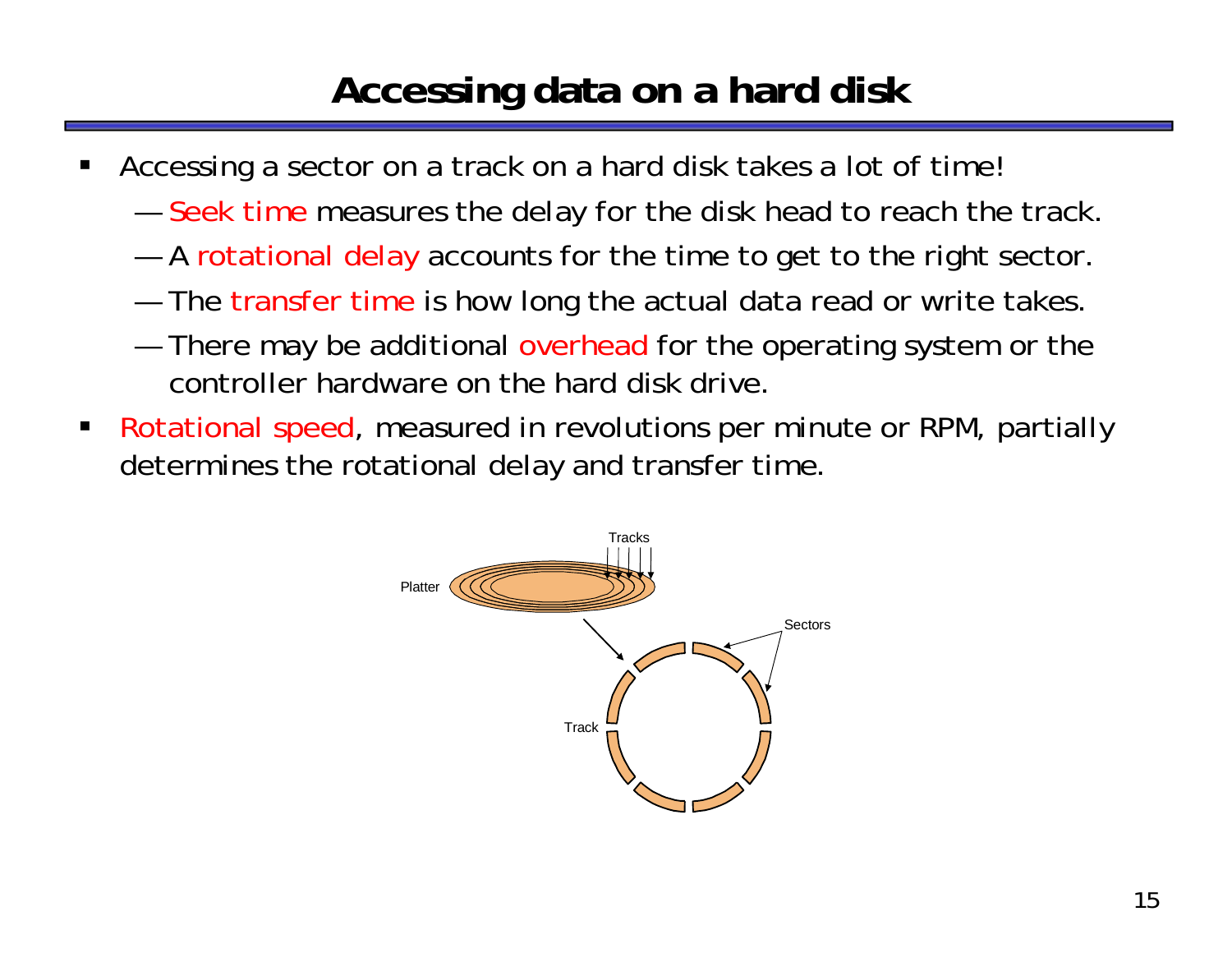# **Estimating disk latencies (seek time)**

- $\blacksquare$  Manufacturers often report *average* seek times of 8-10ms.
	- These times average the time to seek from any track to any other track.
- $\blacksquare$  In practice, seek times are often much better.
	- For example, if the head is already on or near the desired track, then seek time is much smaller. In other words, locality is important!
	- Actual average seek times are often just 2-3ms.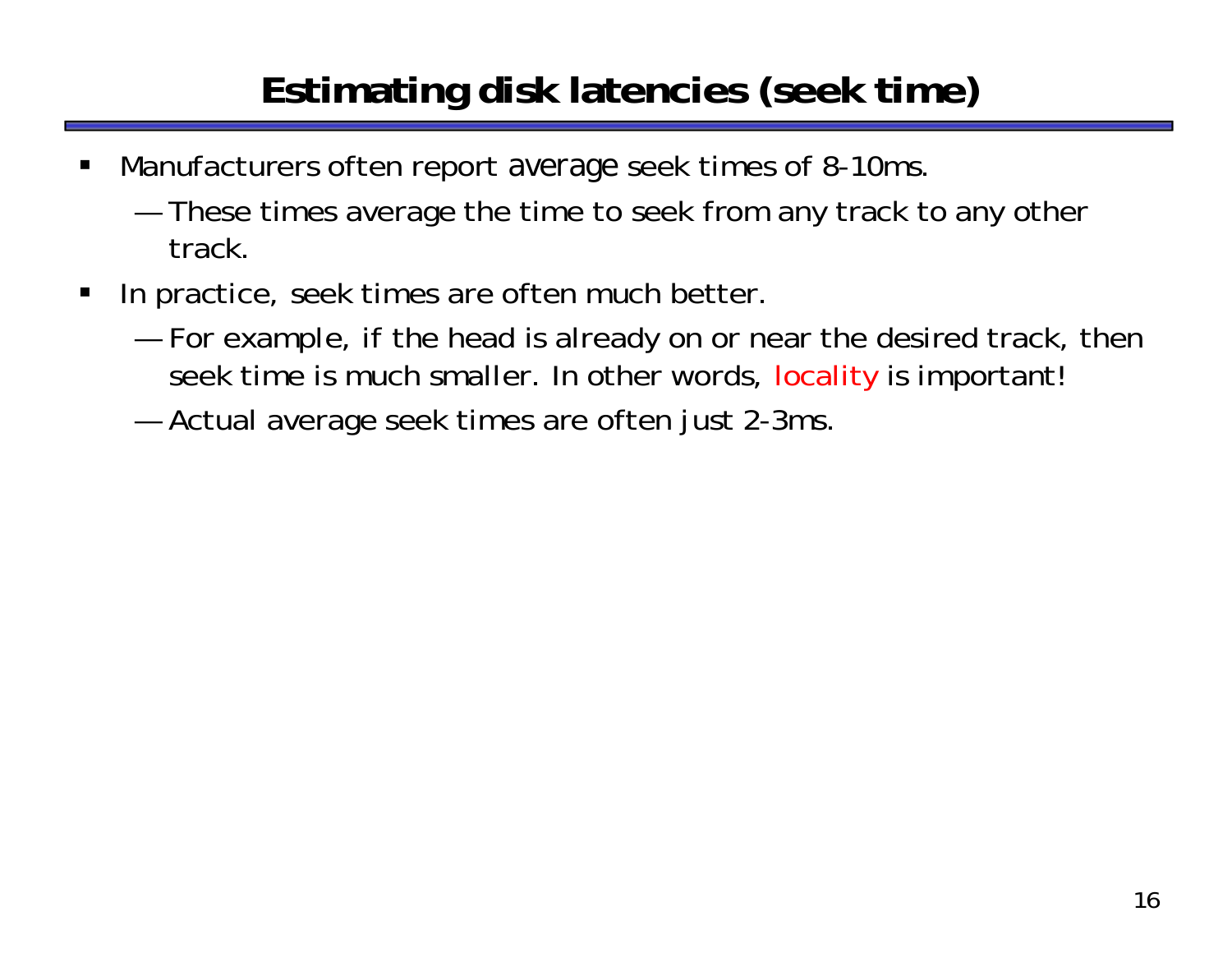# **Estimating Disk Latencies (rotational latency)**

- $\blacksquare$  Once the head is in place, we need to wait until the right sector is underneath the head.
	- This may require as little as no time (reading consecutive sectors) or as much as a full rotation (just missed it).
	- — On average, for random reads/writes, we can assume that the disk spins halfway on average.

 $\blacksquare$ Rotational delay depends partly on how fast the disk platters spin.

Average rotational delay = 0.5 x rotations x rotational speed

—For example, a 5400 RPM disk has an average rotational delay of:

0.5 rotations /  $(5400 \text{ rotations/minute}) = 5.55 \text{ms}$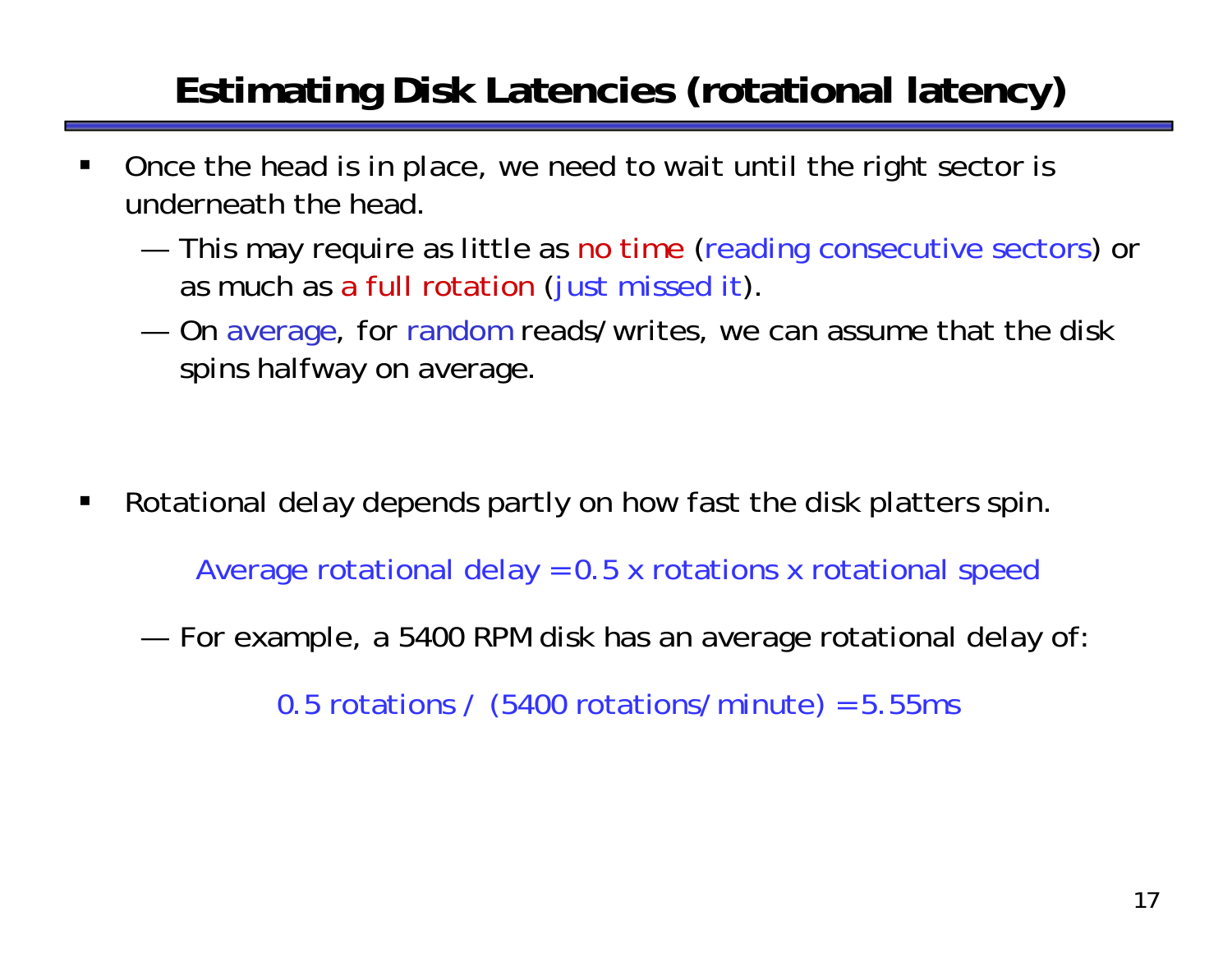# **Estimating disk times**

- ш The overall response time is the sum of the seek time, rotational delay, transfer time, and overhead.
- **Assume a disk has the following specifications** 
	- —An average seek time of 9ms
	- A 5400 RPM rotational speed
	- A 10MB/s average transfer rate
	- 2ms of overheads



- $\blacksquare$  How long does it take to read a random 1,024 byte sector?
	- —The average rotational delay is 5.55ms.
	- The transfer time will be about  $(1024 \text{ bytes} / 10 \text{ MB/s}) = 0.1 \text{ ms}$ .
	- The response time is then  $9ms + 5.55ms + 0.1ms + 2ms = 16.7ms$ . That's 16,700,000 cycles for a 1GHz processor!
- ш One possible measure of throughput would be the number of random sectors that can be read in one second.

(1 sector / 16.7ms) x  $(1000 \text{ms} / 1 \text{s}) = 60 \text{ sectors/second.}$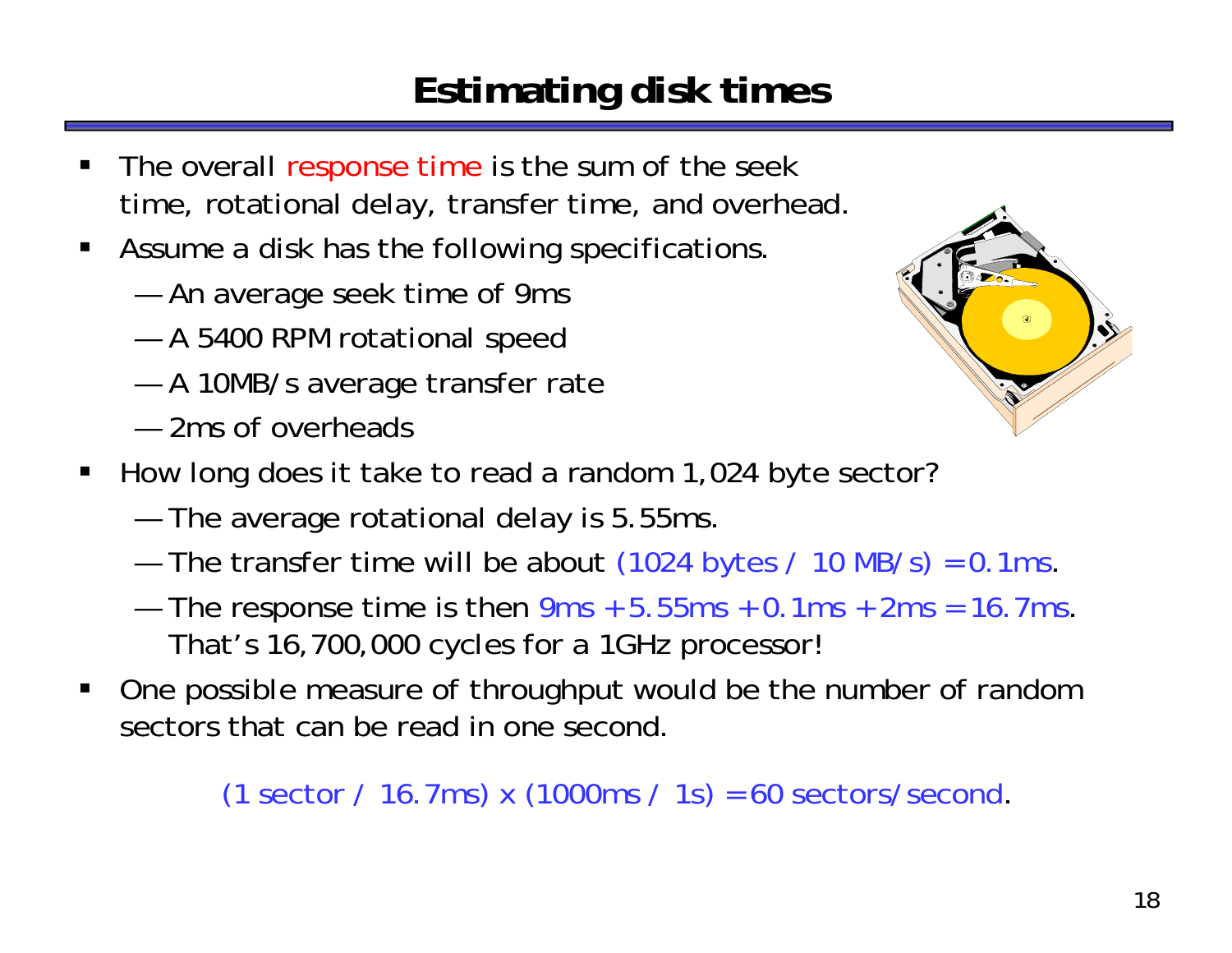## **Estimating disk times**

- ш The overall response time is the sum of the seek time, rotational delay, transfer time, and overhead.
- **Assume a disk has the following specifications** 
	- —An average seek time of 3ms
	- A 7200 RPM rotational speed
	- A 10MB/s average transfer rate
	- 2ms of overheads
- $\blacksquare$  How long does it take to read a random 1,024 byte sector?
	- —The average rotational delay is:
	- The transfer time will be about:
	- The response time is then:
- $\blacksquare$  How long would it take to read a whole track (512 sectors) selected at random, if the sectors could be read in any order?